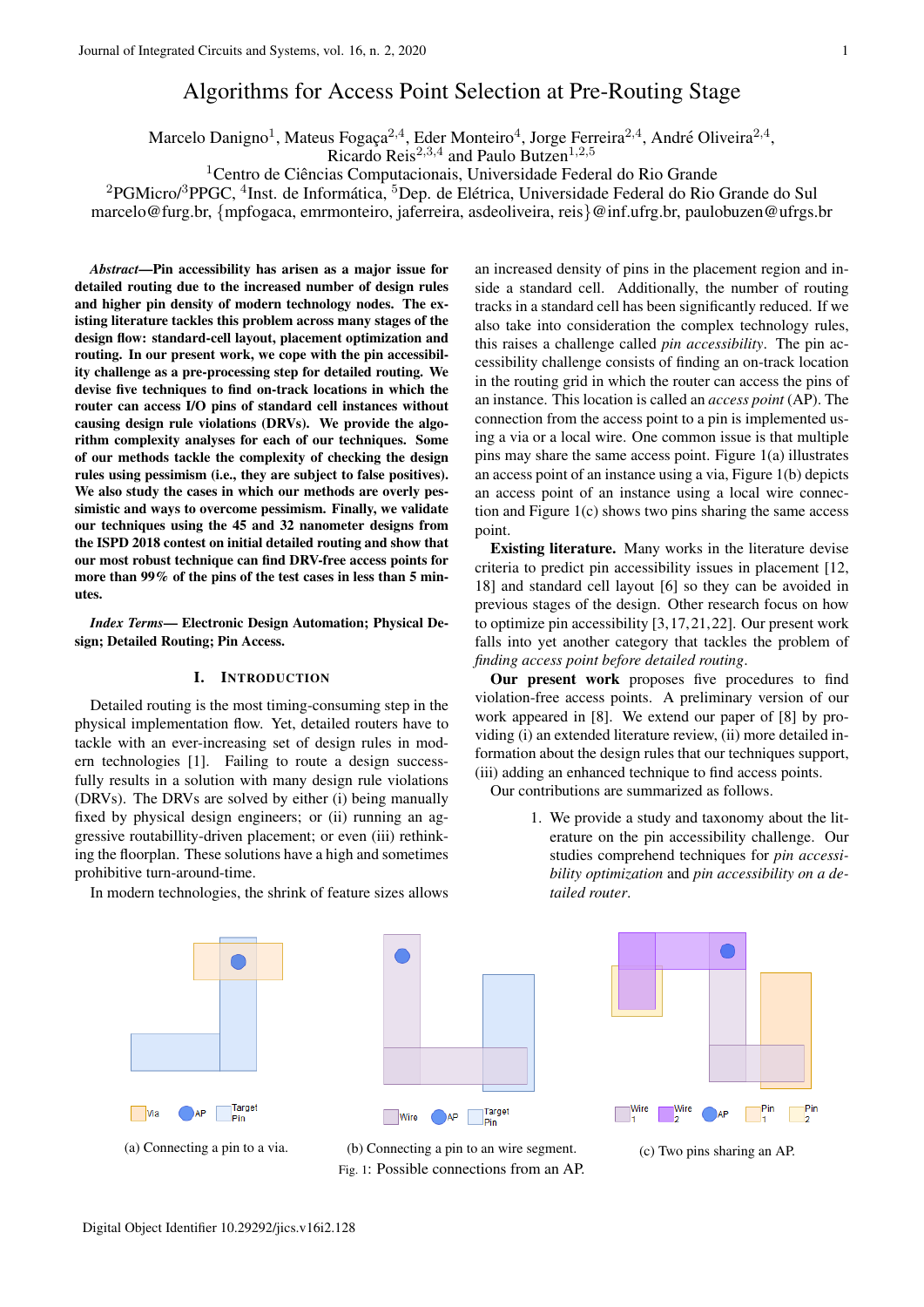- 2. We devise five algorithms for finding DRV-free access points as a pre-processing step for detailed routing. We provide a study on the algorithms code complexity and pitfalls.
- 3. We validate our techniques the 45 and 32 nanometer designs from the ISPD18 testcase suite [14] and how that we can find access points for more than 99% of the pins in most of the testcases in less than 250 seconds with our more robust technique.

This work is organized as follow: Section II presents some essential details when computing APs and similar works that treat this problem. Section III explains the five procedures and their respective pseudo-codes and characteristics. The results obtained when running the five different procedures are shown in Section IV. Finally, we present our conclusions in Section V and in Section VI we present our future works.

# II. PRELIMINARIES

In this Section, we present some details on how we treat APs, an overview of the literature on pin accessibility, and some definitions on design rules. This is the groundwork for the procedures which will be shown on Section III.

# *A. Problem Definition*

In this work, we generate APs to guide the detailed routing step. This is usually done with the support of a routing grid, which is a group of lines (creating a grid) that assists in the routing of metal layers. The routing grid specify discrete positions for wires to avoid design rules violations. To obtain an AP, first we need to determine what an AP is. In this work, an AP is a Cartesian point in the routing grid. These APs could then be used to connect pins or metal segments from different layers.

## *B. Related Works*

We divide the literature into two categories: The first category comprehends optimization methods that aim to improve pin accessibility. The second category comprehend studies on how to perform pin access under high density of pins and complex design rules.

# Optimization of pin accessibility.

Xu et al. [21] improves the pin accessibility of a 10-nm standard cell library modeling pin access as a via assignment problem. Seo et al. [17] redesigns standard cells with a high density of pins to improve pin accessibility and propose a measure of *inaccessibility of pins* to guide placement. Xu et al. [22] optimizes the pin accessibility of standard cells for unidirectional routing. Ding et al. [3] propose dynamic programming-based and linear programming-based detailed placement techniques to improve pin accessibility. Finally, Yu et al. [4] proposes a deep learning-based approach, that aims to avoid pin patterns with bad pin accessibility.

# Pin accessibility in detailed routing.

Ozdal [16] proposes a *escape routing* technique to improve routability in regions with a high density of pins using a multi-commodity flow model and a Lagrangian relaxation algorithm. Nieberg [15] performs off-grid routing to find the nearest path from pin geometries to on-track locations while considering design rules. Xu et al. [23] address the pin accessibility problem under self-aligned double patterning constraints. More recently, Sun et al. [19], Kahng et al. [10], Bai et al. [2] and Li et al. [11] present alternative solutions to address pin accessibility during initial detailed routing in advanced technology nodes. Chan et al. [5] proposes a machine learning alternative that helps routability for Sub-14nm Process Node technologies, which includes techniques that deal with pin density and proximity.

Our present work falls into the second category and addresses pin accessibility for initial detailed routing algorithms, similarly to [19], [10], [2] and [11].

## *C. Design Rules*

To explain each procedure, first we need to know how they interact with the following objects : pins, vias, design rules and access points. Pins and vias are treated as simple polygons, which are placed in the design and have to follow certain rules. These would be the design rules. For this experiment, we consider:

- Minimum Area : a routing segment has to have an area higher than a pre-defined threshold.
- Short : a routing segment has to be connected to a specific net depending on the logic of the circuit.
- Float : a routing segment needs to be connected to another one through an access point, since it is lined with the routing grid, or the beginning or end point of the geometry, as specified in the design file.
- Minimum Spacing (MS): a routing segment needs to be a certain distance away in one axis from others when not connected.
- End-Of-Line Spacing (EOL): The beginning and end of a routing segment needs to be a certain distance away in two axis from others when not connected.

All this rules are obtained from a technology file. Finally, the access points, as explained before, are a Cartesian point in the routing grid. They are not a physical object — i.e. not placed in the design. APs are used solely for support on the procedures, since they can be easily categorized (in valid or invalid) and are always inside the routing grid. An example of all these objects is presented in Figure 2.

From Figure 2, we can see a simple example where we only consider one type of via. When placed on an invalid AP (the red dots), it would cause a minimum spacing violation. Thus, for this example, the only valid placement would be on the bottom right AP. For the current work however, all types of vias in the technology file are considered. The library used also has different via definitions for each orientation, thus testing all possible combinations of via and AP.

For the procedures, we will use two different example topologies with one valid AP. These are simple but present some characteristics that are important to take in mind when validating a via. They can be found on Figure 3. The first topology is a simple two-rectangle pin, while the second one uses three rectangles.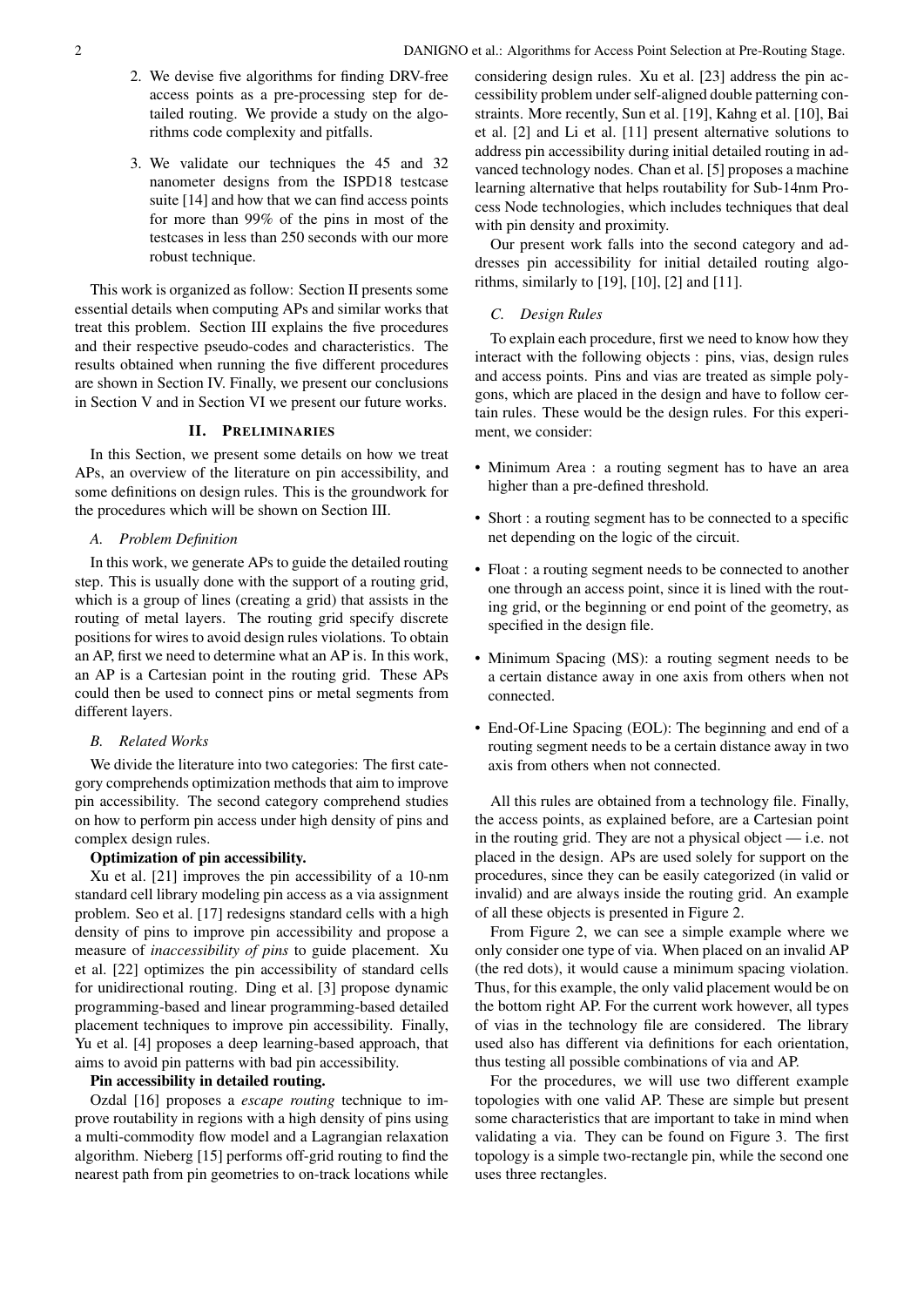

Fig. 3: Example topologies.



Fig. 2: Example of two via placements, one in a invalid AP and another in a valid one.

# III. METHODOLOGY

In this Section, we present the five proposed procedures created to find a valid and violation-free via for a given AP. Four of these methods are called by another function which is applied for each pin of the circuit. The inputs are the possible vias for the layer and a pin. The function in question is described in Algorithm 1.

|    | <b>Algorithm 1</b> Via Placement in AP                     |
|----|------------------------------------------------------------|
|    | 1: function VIAPLACEMENT(via_library,Pin)                  |
| 2: | for AP in Pin do                                           |
| 3: | <b>for</b> Via <b>in</b> via_library <b>do</b>             |
| 4: | <b>Compute Method</b><br>$\triangleright$ Runs a procedure |
| 5: | <b>if</b> Via <b>is</b> valid <b>then</b>                  |
| 6: | <b>Add</b> Feasible Via                                    |
| 7: | end if                                                     |
| 8: | end for                                                    |
| 9: | end for                                                    |
|    | 10: end function                                           |

This function iterates through all APs inside a pin geometry, then computes a violation check procedure for each via of the technology file. It is important to note that a via is considered valid if there is no violation of other geometries or other vias. This test includes the different layers that compose the via. If the via is valid, it is added to a list of feasible vias. The via could also be placed on to the layout as soon as it is established that it is valid. This, however, could cause possible drawbacks, such as being a potential obstacle for future vias or raising the computational effort when computing other APs. For the current work, vias are placed as soon as they are defined as valid and then the algorithm runs for another pin. This new pin will consider the placed via as a new obstacle (defined in the internal structures for each procedure).

This algorithm results in a worst-case complexity of  $\mathcal{O}(n \times k \times \mathcal{O}v)$ , where *n* is the number of AP in a pin, k is the number of vias for a specific layer (defined in the technology), and  $\mathcal{O}(v)$  is the worst-case complexity of the violation check function (any VIOLATIONCHECK function of the procedures in this section). For example,  $k$  could be the number of vias that connect layer 2 (metal) to layer 3 (metal) and n could be the number of AP in the output of a cell.

#### *A. Axis-Aligned Bounding Boxes Collision Test (AABB)*

The first procedure consists in the creation of four hypothetical test rectangles. These rectangles are created as an extension of the via, and they define the area where a violation could occur, based on the technology rules. They are then used on a simple axis aligned bounding box collision detection algorithm that checks whether or not a violation happens. An example of the process is shown in Figure 4.

Figure 4 consist of manipulations between rectangles of four colors: red, green, yellow and white. The yellow rectangle is the via. The red area generates a violation when intersecting with the white rectangles, which represents the MS (also called metal to metal spacing) and EOL rules. The green area represents the area where a violation cannot occur. Since the violation could occur both vertically and horizontally, this work defines them as horizontal spacing and vertical spacing. For AABB, the red area is defined by all pin geometries that are not from the same net or do not intersect with the via.

The algorithm flow for AABB is described in Algorithm 2.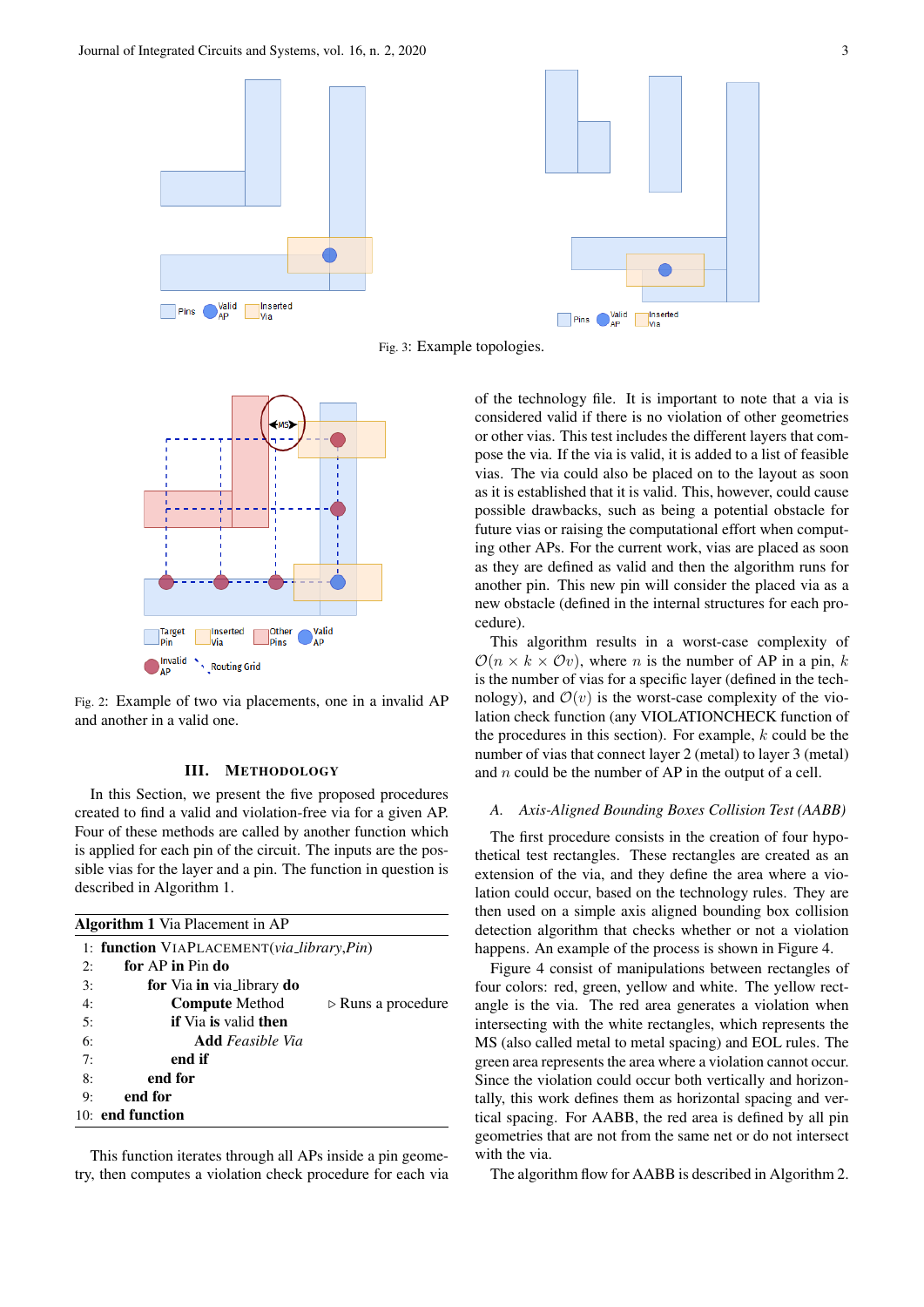

Fig. 4: Example of a simple violation check.

The procedure consists of creating the four rectangles based on the design rules of the technology files (Lines 2-5). These include horizontal spacing, vertical spacing and, if needed, EOL spacing (either horizontally, vertically or both; applied or not based on the minimum EOL width). After obtaining the rectangles, the algorithm checks for a collision between the rectangles and the cell geometries (including possible power lines) using an AABB collision check (Lines 6- 12). If a collision occurs, and the geometry responsible for it doesn't collide with the via itself, the via is considered invalid.

| Algorithm 2 AABB                              |  |  |  |  |  |  |  |  |  |
|-----------------------------------------------|--|--|--|--|--|--|--|--|--|
| 1: function VIOLATIONCHECK(Via, Cell)         |  |  |  |  |  |  |  |  |  |
| $CollisionBox[0] = via + HorizontalRules$     |  |  |  |  |  |  |  |  |  |
| $CollisionBox[1] = via + Vertical Rules$      |  |  |  |  |  |  |  |  |  |
| $CollisionBox[2] = via + Horizontal EOLRules$ |  |  |  |  |  |  |  |  |  |
| $CollisionBox[3] = via + VerticalEOLRules$    |  |  |  |  |  |  |  |  |  |
| for Pin in Cell do                            |  |  |  |  |  |  |  |  |  |
| <b>for Box in CollisionBox do</b>             |  |  |  |  |  |  |  |  |  |
| <b>if Box collides with Pin then</b>          |  |  |  |  |  |  |  |  |  |
| Via is not Valid                              |  |  |  |  |  |  |  |  |  |
| end if                                        |  |  |  |  |  |  |  |  |  |
| end for                                       |  |  |  |  |  |  |  |  |  |
| end for                                       |  |  |  |  |  |  |  |  |  |
| 13: end function                              |  |  |  |  |  |  |  |  |  |
|                                               |  |  |  |  |  |  |  |  |  |

From Algorithm 2, we can see that the complexity of this method is high due to having to iterate over all the pin geometries, even those that are more than one metal spacing (minimum distance from metal to metal of the same layer) away. The worst case complexity is  $\mathcal{O}(4 \times p)$ , being p the number of pins in the specific cell. This method also results in possible false violations (a via that is entirely valid causing a false positive in the code), as a consequence of collision checks of parts of the geometries that are completely inside the pin bounds. These geometries that are also part of the pin itself cannot cause a violation. An example of this problem is presented in Figure 5.

Additionally, this implementation only performs violation checks for pins of the current cell. This may cause a via to be valid when, in reality, a pin from an adjacent cell could



Fig. 5: Example of a false violation. In this case the pin geometry is composed of multiple rectangles, causing the algorithm to fail.

cause a violation with it.

## *B. Edge Extension Collision Test (EE)*

EE has been designed to solve the false violations that happens in AABB. AABB treats the via as a whole, including parts that do not cause a violation. EE, on the other hand, only treats the edges of the via that are outside the pin bounds. These edges are the only ones that can generate a violation.

This process requires a grid to be created, which consists of the x and y points of each vertex of the via and the polygons that could intersect with it. To be able to do that, each point of the grid can have three values: "1" means a pin polygon is present, "2" means a via polygon is present and "3" means an intersection between the pin and the via occurs in the point. With this new grid, it is possible to create edges using the points that are only within the via ("2") or within both the via and the pin ("3"). These edges are the ones that can cause a violation with other geometries. The only thing that can not be overlooked is that an edge should not be composed of only "3" nodes, meaning the edge is completely inside the pin geometries and the same false violations will occur.

With the created edges, we can check violations for specific directions. This direction depends on where the edge is located on the via. If the edge is from the top part of the via, only upper violations are checked. The same happens for all four directions. Edges that consist of a via vertex ("2") also require an EOL violation check. An example of the violation check is presented in Figure 6.

Figure 6 is similar to Figure 4, however, there are two main differences. The unsafe pin area is now all pin geometries from the design and the violation area extends only from the edges of the via that are not part of a pin.

The procedure uses a new structure: RTrees. Which is used to find geometries (from a bounding box) and to find out the ownership of a point (if it is part of a via, pin or both). This also solves the problem of neighboring cells not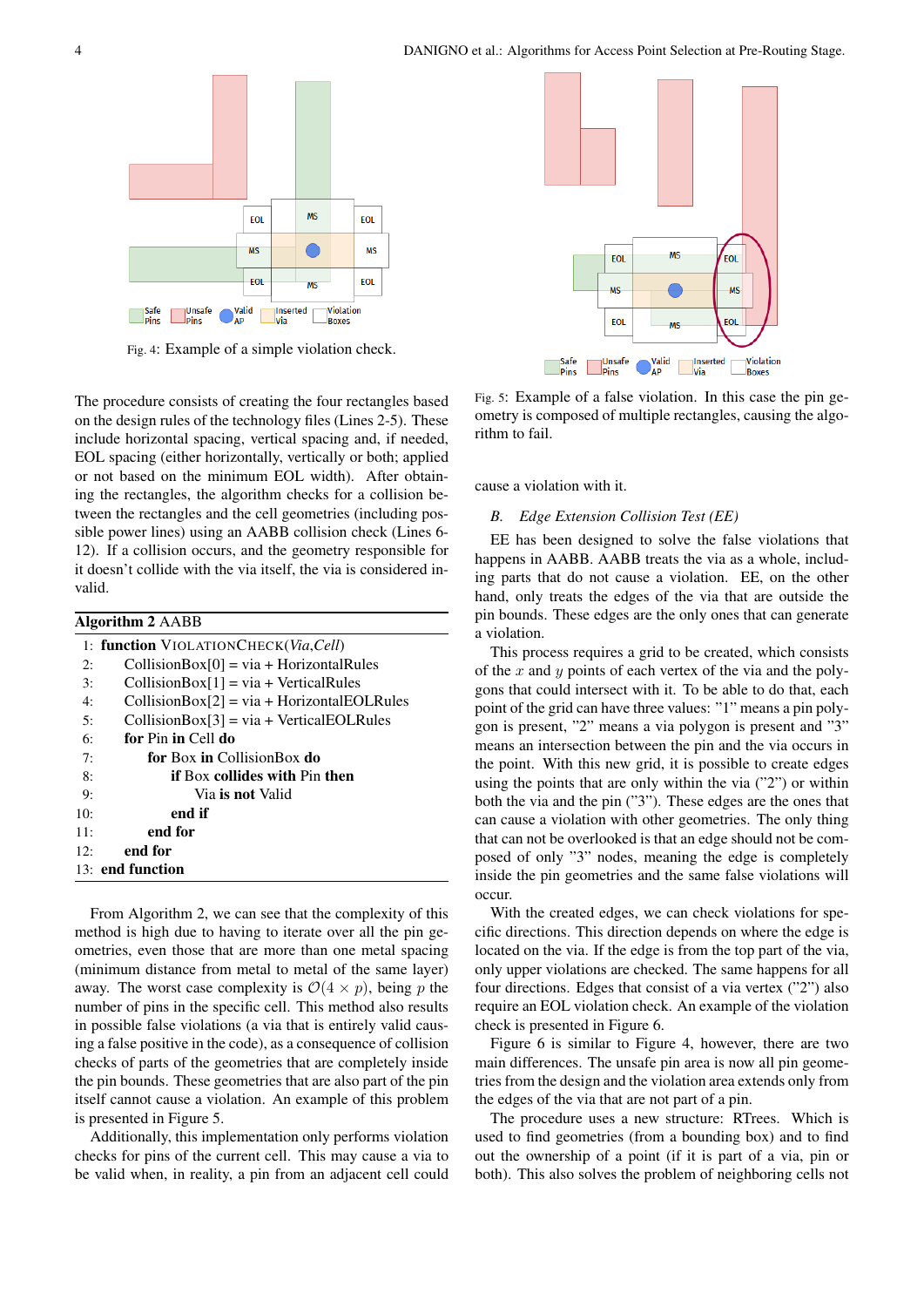Journal of Integrated Circuits and Systems, vol. 16, n. 2, 2020 5



being accounted for in violation checks. The algorithm flow is described in Algorithm 3.

Algorithm 3 EE

|     | 1: <b>function</b> VIOLATIONCHECK( <i>Via,Cell</i> )         |  |  |  |  |  |  |  |  |  |
|-----|--------------------------------------------------------------|--|--|--|--|--|--|--|--|--|
| 2:  | $Geometrics = RTree(via.neighbourhood)$                      |  |  |  |  |  |  |  |  |  |
| 3:  | for X in Geometries do                                       |  |  |  |  |  |  |  |  |  |
| 4:  | for Y in Geometries do                                       |  |  |  |  |  |  |  |  |  |
| 5:  | $Grid[X][Y] = RTree(X, Y).type$                              |  |  |  |  |  |  |  |  |  |
| 6:  | end for                                                      |  |  |  |  |  |  |  |  |  |
| 7:  | end for                                                      |  |  |  |  |  |  |  |  |  |
| 8:  | for line in Grid do                                          |  |  |  |  |  |  |  |  |  |
| 9:  | <b>if</b> line $\nsubseteq$ Geometries <b>then</b>           |  |  |  |  |  |  |  |  |  |
| 10: | Edges.append(line)                                           |  |  |  |  |  |  |  |  |  |
| 11: | end if                                                       |  |  |  |  |  |  |  |  |  |
| 12: | end for                                                      |  |  |  |  |  |  |  |  |  |
| 13: | for Edge e in Edges do                                       |  |  |  |  |  |  |  |  |  |
| 14: | $e = e +$ Extension<br>$\triangleright$ Depends on direction |  |  |  |  |  |  |  |  |  |
| 15: | if e collides with Geometries then                           |  |  |  |  |  |  |  |  |  |
| 16: | Via <b>is not</b> Valid                                      |  |  |  |  |  |  |  |  |  |
| 17: | end if                                                       |  |  |  |  |  |  |  |  |  |
| 18: | end for                                                      |  |  |  |  |  |  |  |  |  |
|     | 19: end function                                             |  |  |  |  |  |  |  |  |  |
|     |                                                              |  |  |  |  |  |  |  |  |  |

This algorithm bases all its calculations on a property called "neighborhood". This via.neighborhood is simply the via bounding box extended (both in  $X$  and  $Y$ ) by the biggest (i.e. the most strict) rule in the design. With this, we can obtain only the geometries that can cause a violation.

It starts by iterating over all the combinations of X and Y points of the polygons found by the RTree. This includes points from different polygons. After that each point is checked by the RTree to see if an intersection is found. If it is found, we find the type of this intersection by analyzing which polygon caused it (being the types 1,2 or 3 that were mentioned before). This computations represents line 5 or the algorithm. After that step is done, it is easy to define lines by the rules presented before (edges are created using points that have type 2 or 3) and test them by a simple collision test (the same as in AABB).

From Algorithm 3 we can see that this method requires the creation of multiple supporting structures (Lines 2,5 and 10), increasing the overall complexity and memory footprint of the algorithm. Creating the grid requires multiples queries of the RTree (Lines 3-7), which has complexity  $\mathcal{O}(log(p))$ , where p is the number of pins in the whole design. Generating the lines to be checked (Lines 8-12) also has a high complexity, with a worst case of  $\mathcal{O}(c \times l)$ , being c the number of columns in the grid and  $l$  the number of lines in the grid. Thus, the complexity of the algorithm becomes  $\mathcal{O}(c \times l \times log(p))$ . This method, however, does not cause false violations, resulting in a higher amount of vias placed.

#### *C. Polygon Subtraction Collision Test (PS)*

PS is a simplified EE. It aims to increase readability and reduce the number of queries to the RTree using polygons. A polygon is one or more geometries that describes a particular shape in the design. If A is the via polygon and B a polygon that consists of every pin of the cell, A-B results in the polygons that are part of the via but not a pin. These are the polygons which can cause a violation. By extending these polygons with the design rules we can check for an intersection with B for possible collisions. If the result of said calculation is not entirely within A, a violation was caused. An example of the violation check is presented in Figure 7.



Fig. 7: Violation check used in PS.

Figure 7 has the same concepts as Figure 6, however instead of dealing with edges of the via itself, it treats the black area. The black area is the difference between the via polygon and the pin polygon.

This method still uses the RTree to get the geometries to check and to find out the ownership of a point. However, it creates polygons with the resulting geometries to reduce the number of queries to the RTree. The algorithm flow is described in Algorithm 4.

From Algorithm 4, we can see that this procedure is more straightforward than EE. The worst-case complexity is  $\mathcal{O}(log(p))$ , being the complexity of the RTree query. However, it still requires multiple support structures, increasing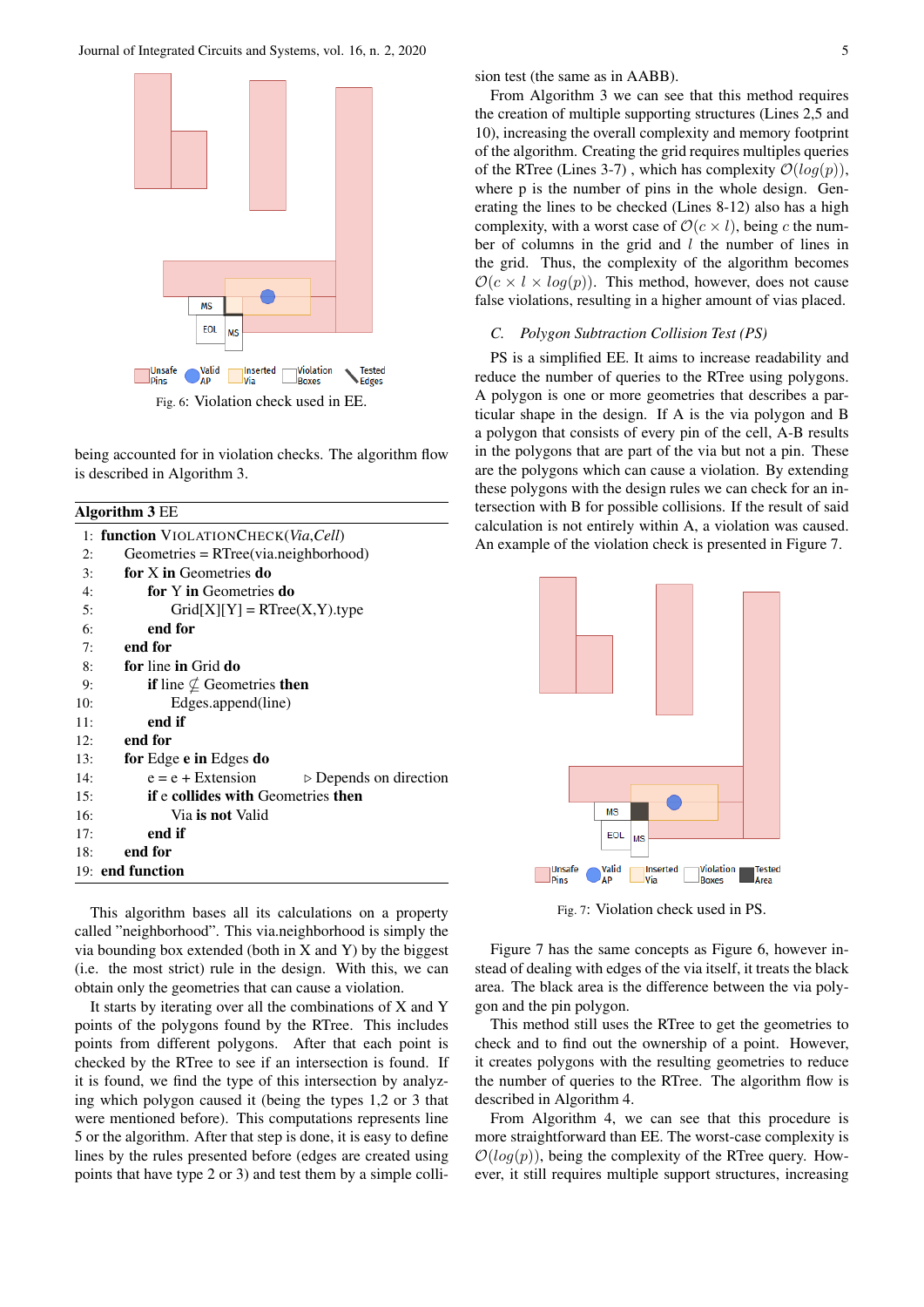

(a) Pin Polygon with no valid APs. (b) Connecting metal segments from a neighboring AP. Fig. 8: Extension present in WCE: Connecting an "L" shape to the pin geometry.

the overall computation time and memory footprint of the algorithm.

# Algorithm 4 PS

|     | 1: function VIOLATIONCHECK(Via)                                  |  |  |  |  |  |  |  |
|-----|------------------------------------------------------------------|--|--|--|--|--|--|--|
| 2:  | $B = RTree(via.neighbourhood)$                                   |  |  |  |  |  |  |  |
| 3:  | $A = Via$                                                        |  |  |  |  |  |  |  |
|     | 4: $R = A - B$                                                   |  |  |  |  |  |  |  |
|     | for Poly in R do<br>5:                                           |  |  |  |  |  |  |  |
| 6:  | $Poly = Poly + Extension \triangleright Depends on direction$    |  |  |  |  |  |  |  |
|     | and ownership                                                    |  |  |  |  |  |  |  |
| 7:  | end for                                                          |  |  |  |  |  |  |  |
| 8:  | $C = R \cap B$ $\Rightarrow$ R was changed due to the extensions |  |  |  |  |  |  |  |
|     | added                                                            |  |  |  |  |  |  |  |
|     | 9: if $C \cap A$ != C then                                       |  |  |  |  |  |  |  |
| 10: | Via is not Valid                                                 |  |  |  |  |  |  |  |
| 11: | end if                                                           |  |  |  |  |  |  |  |
|     | 12: end function                                                 |  |  |  |  |  |  |  |
|     |                                                                  |  |  |  |  |  |  |  |

#### *D. Enhanced Polygon Subtraction Collision Test (EPS)*

EPS removes the RTree and is based around the calculations presented in PS. Instead of creating a Rtree, this method creates a map of polygons for each layer and for each cell. In other words, this method has multiple different polygons, one for each cell, and each one of them consists of all the geometries of said cell. The overall procedure is the same as in PS. The algorithm flow is the same as presented in Algorithm 4.

The worst-case complexity is  $\mathcal{O}(R)$ , being R the number of polygons of the difference between A and B. R depends on the via.neighborhood, thus, a pin with multiple geometries around it is harder to compute than one that is alone (so cells like buffers are faster than other combinational cells). This method does not use a RTree to find the surrounding geometries and for ownership tests. It uses polygons and collision tests between them. Since the pin polygon is a list that consists of multiple rectangles, we can use a simple AABB collision test for each item of said list. This also removes the need for iterating through each query to create the polygons to check. The result is a reduction in both complexity and memory. Additionally, this implementation only performs violation checks for pins of the current cell, just like AABB. However, since it is faster to test, it is possible to limit the number of vias found by ignoring those too close to the margin of the cell. This is done by using the same extension (but this time to decrease a bounding box) as via.neighborhood.

## *E. Wire Connection Extension (WCE)*

WCE is an extension of EPS. While EPS is fast, it still struggles to place a via on congested benchmarks. For some, it may be impossible to place one on the pin geometries without causing a violation. To fix this issue, a supporting algorithm was created to work alongside EPS, by using APs outside the pin geometries. This is done by changing the VI-APLACEMENT function from Algorithm 1 to run another loop if no valid via was found. This is done only for APs not in Pin (instead of those in the pin, which are used in line 2). Since this change is in the VIAPLACEMENT and not the VIOLATIONCHECK functions, any procedures could theoretically be used, however, for this experiment, we only applied WCE when using EPS.

The algorithm works as follows: first we select an AP outside the pin geometries. Then, we pick the pin polygon closest to that AP. After that we try to connect metal segments to that polygon in an "L" shape. If these shapes cause a violation, we test another AP. If they do not cause a violation, we can test placing a via on the AP. An example of this method is shown on Figure 8.



Fig. 9: All the possible "L" shape topologies.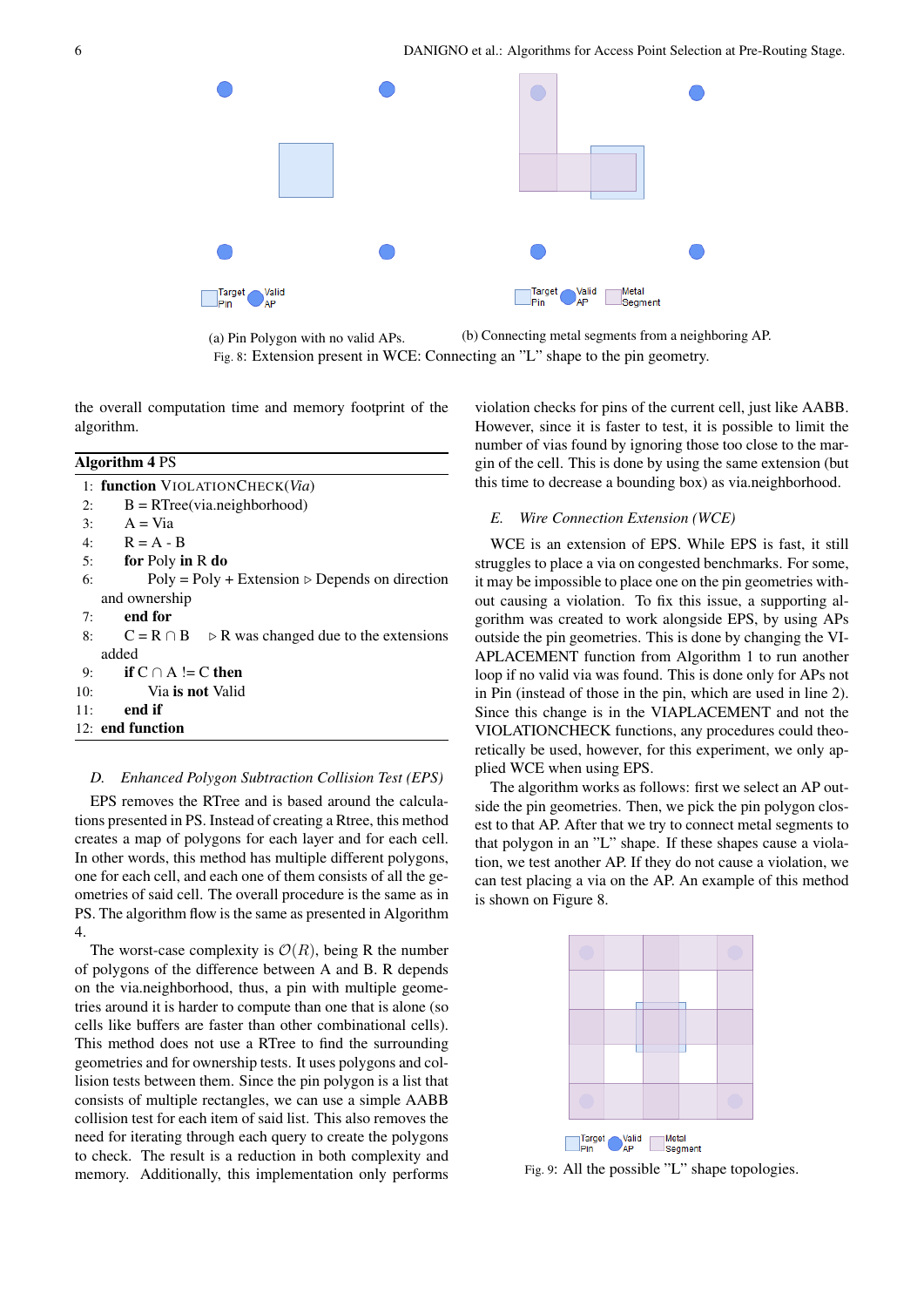| <b>Benchmark</b> | Pin    | AABB    |                    |             | EЕ         |                    |             |         |             |             | EPS     |                    |             | <b>WCE</b> |             |             |
|------------------|--------|---------|--------------------|-------------|------------|--------------------|-------------|---------|-------------|-------------|---------|--------------------|-------------|------------|-------------|-------------|
|                  |        | AP      | <b>Runtime</b> (s) | Memory (MB) | АP         | <b>Runtime</b> (s) | Memory (MB) | AP      | Runtime (s) | Memory (MB) | AP      | <b>Runtime</b> (s) | Memory (MB) | АP         | Runtime (s) | Memory (MB) |
| ispd18_sample1   | 22     | 100,00% |                    |             | 100.00%    |                    |             | 100,00% |             |             | 100,00% |                    |             | 100,00%    |             |             |
| ispd18_sample2   | 27     | 100,00% |                    |             | $100.00\%$ |                    |             | 100,00% |             |             | 100,00% |                    |             | 100,00%    |             |             |
| ispd18_sample3   |        | 62.50%  |                    |             | 62.50%     |                    |             | 62.50%  |             |             | 62.50%  |                    |             | 100,00%    |             |             |
| ispd18_test1     | 17203  | 96.79%  | 58                 | 10          | 99.21%     | 80                 | 18          | 99.21%  | 79          | 18          | 99.21%  |                    |             | 100,00%    | 14          |             |
| ispd18_test2     | 157990 | 91.21%  | 2737               |             | 99.06%     | 5086               | 126         | 99.06%  | 5143        | 127         | 99.06%  |                    |             | 99.99%     | 158         | 38          |
| ispd18_test3     | 158110 | 91.23%  | 2736               |             | 99.07%     | 5244               | 128         | 99.31%  | 5195        | 128         | 99.07%  |                    |             | 99.99%     | 159         | 38          |
| ispd18_test4     | 316652 | 96.32%  | 1663               |             | 96.19%     | 21972              | 250         | 96.41%  | 21544       | 249         | 95.22%  | 29                 |             | 100,00%    | 339         | 188         |
| ispd18_test5     | 316220 | 96.36%  | 1716               |             | 96.24%     | 21997              | 249         | 96.58%  | 21521       | 250         | 95.29%  |                    |             | 100,00%    | 240         | 188         |

From Figure 8, we can see an example of a pin that has no AP within it. Thus, this extension tests AP outside the pin geometry by connecting the AP to the pin with an "L" shape. This shape is created by two metal segments. If the metal segments fail to be placed (a violation is found), the algorithm tests another topology of the "L" shape or tries another AP. For the example of Figure 8, we can see all the possible metal connections on Figure 9.

This changes the complexity from the base function from  $\mathcal{O}(n \times k \times \mathcal{O}v)$  to  $\mathcal{O}((n \times k \times \mathcal{O}v) + (m \times k \times 4 \times \mathcal{O}v)),$ being m the number of APs not within any pin and 4 the total number of different rectangles that can be tested for a specific AP (as seen on Figure 9).

This extension greatly increases the number of vias placed. However, as we can see from the complexity increase, it has to call the violation test function multiple times (one time for each polygon of an "L" shape). Thus, this increase has a big performance hit. It is important to know, though, that this procedure only uses this extension when no possible vias are found inside the pin geometries. This means the effect of this extension is only found when computing a small part of the circuit (around 5%, from what we will see in Section V).

#### IV. RESULTS

To compare the five procedures, the results have been computed for ISPD 2018 [14] benchmarks. These results are presented in Table I. They were extracted using the Rsyn framework [7]. Table I contains the name of the benchmark, the number of pins of the benchmarks, and, for each procedure: the percentage of pins that had at least one valid AP (for each method), the runtime and the memory.

The five procedures, shown in Table I found valid APs (violation-free) for more than 60% of the pins in the designs. /blueWhen analyzing the resulting design files, most of the pins where no via is placed had no valid AP inside the pin geometries (the case for ispd18 sample3), which is why WCE shows the better results. This is mainly due to small buffer cells. The other occurrences are either as a result of the method used or because the pin and geometries around it were congested.

When it comes to individual analysis, AABB results in a reduced number of vias placed because of its logic. While it is simple, it causes false violations, which lowers the number of vias placed, especially for the bigger benchmarks. EE, PS and EPS display similar results. While PS has less calls to the RTree than EE, both end up having similar runtimes because of the complex polygon calculations done in PS (while EE only has simple rectangle tests). By removing the RTree and simplifying the logic, EPS yields a significant lower runtime and memory footprint than its predecessor (PS), while increasing the overall readability and maintainability of the code (when compared to EE). Both methods don't have false violations presented in AABB.

WCE, in the other hand, is a major increase in the number of vias placed. For the bigger benchmarks, this increase can be as high as 15000+ APs. However, that addition has a medium impact on the run-time. The main problem of the 0.01% of pins that WCE couldn't compute is congestion. If a pin has a small number of APs, and every one of them cause a violation with surrounding geometries (most of times with the pin itself), possible fixes would be a rectangular metal path to complete the area where the violation happens (if the logic allows it) or off-grid calculations.

#### V. CONCLUSIONS

Given the presented results, it can be seen that computational complexity and care for design rules must be taken in though when designing any algorithm revolving around routing [9] and access point generation. One simple false positive case could fail to compute multiple pins in a design of considerable size. When considering the complexity of routing algorithms and the results presented, a trade off between run-time and via placement is important. If a cell is too congested to be routed to, WCE could easily solve that problem in a small time frame. However, using it for the whole circuit could have a big impact in run-time. Which is why procedures such as EPS, which are simple and fast, can have a big advantage in re-routing computations.

#### VI. FUTURE WORKS

For this work, two topics can be focused on to improve both the quality of the results and the runtime. First, the structure used to defined the pins or cells considered for each method can be changed to better treat problems like neighboring cells (which happens when using a map) and runtime (which is hit when using RTrees). This would be a structure that considers hierarchical statements such as rows and cells and has fast query times when in-memory.

Second, the algorithm to define the start and end point for WCE can be changed to both have a smaller wirelenght and an easier time to find valid APs.

It is also important to note that the procedures presented in this work could also be improved by using multi-threading since the computation behind each AP is specific for each pin.

Finally, a study on the effect of the procedures (or a combination of them) can be done when using the violation-free vias they have found during detailed routing.

#### ACKNOWLEDGEMENTS

This study was financed in part by Brazilian federal government agencies: Fundação de Amparo a Pesquisa do Rio Grande do Sul (FAPERGS), Conselho Nacional